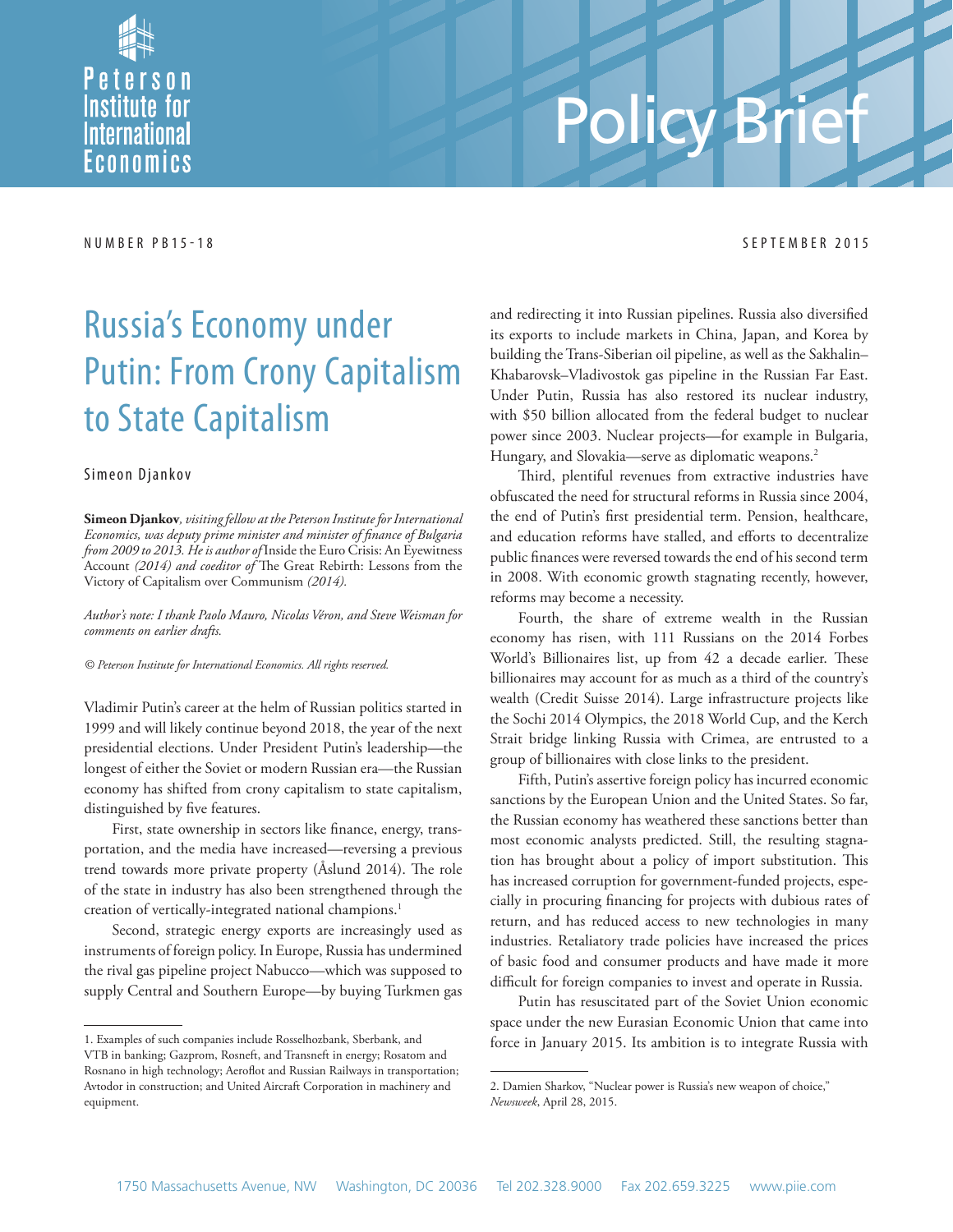former Soviet republics—Armenia, Belarus, Kazakhstan, and Kyrgyzstan currently covered, with Tajikistan and Uzbekistan invited—and form an economic bridge to Asia.

In recent years, the Russian economy has slowed down. In 2009–14, growth averaged 1.5 percent—the lowest rate since the collapse of the Soviet Union. The latest World Bank fore-

#### **In 2009–14, Russian economic growth averaged 1.5 percent—the lowest rate since the collapse of the S oviet Union.**

casts for Russia for 2015 suggest a 3 percent economic decline, followed by 1 percent growth in 2016 and 2.5 percent growth in 2017. This trajectory is better than what analysts suggested just a few months ago,<sup>3</sup> but weak growth is still a cause for concern.

EU and US policymakers are at a crossroads on how to deal with Russia's economy under Putin. Since introducing economic sanctions in 2014, they have faced increasing pressure from their business communities to lessen sanctions or else risk losing markets to Chinese and other Asian companies. Such losses are already taking place, especially for infrastructure project financing and in the energy and high-technology sectors.<sup>4</sup>

#### **THE YEARS OF CRONY CAPITALISM AND THE RISE OF PUTIN**

Vladimir Putin's most enduring legacy will be his strongman's attitude towards running Russia. Looking at Russia's postcommunist path, it is easy to understand why he was anointed as successor to the ailing President Boris Yeltsin. With the advance of market economic reforms in the early 1990s, privatizing state assets created the first wave of billionaires, who obtained much of the country's riches for little money (Shleifer and Treisman 2001). The logic of the privatization process was to create domestic support for reforms and to avoid simply handing assets to foreign investors who would have paid more (Djankov 2014).

The reformers' goal was achieved, but at a high cost. Russia soon faced popular discontent against crony capitalism and increasing public debt, as privatization did not result in significant budget revenues. Could Russia have followed a different transformation path? The answer is no. The microeconomic transformation in Russia was more difficult than in Eastern Europe for three reasons.

First, political pressure from the former communist elite was stronger in Russia than in most postcommunist countries. As a result, the government under reformist prime minister Yegor Gaidar lasted only a little over half a year; the transformation effort was not given a fair chance. The second difficulty in Russia's economic transformation process was the presence of abundant natural resources—natural gas, oil, and metals which served to dampen support for reforms. Revenues from these sectors could cover up inefficiencies in other sectors, making most politicians less inclined to make hard transformational decisions. Also, this wealth greatly increased corruption during privatization auctions where natural resource assets were at stake (Shleifer 2005).

Third, the collapse of the Soviet Union more or less simultaneously with the start of the economic transformation process meant that political attention in Russia was divided—for example the war in Chechnya took a heavy toll on successive governments—and that the psychological atmosphere was less positive than in Eastern Europe (Aven and Kokh 2013).

For these reasons, the transformation to a market economy in Russia was a stop-and-go process. The initial privatization program, implemented between 1993 and 1994 during Yegor Gaidar's term as prime minister and then as deputy prime minister, transferred shares in most firms from the government to managers, workers, and the public. It was similar in spirit to the voucher privatizations in other postcommunist countries. The loans-for-shares scheme, started in 1995 prior to the presidential election early in the following year, provided for the transfer of ownership in several state-owned natural resource enterprises to major businessmen in exchange for loans to the government. It led to the creation of large financial-industrial groups with influence on the government: for example, the business empires of Boris Berezovsky, Vladimir Gusinsky, Mikhail Khodorkovsky, and Vladimir Potanin. In other words, it cemented crony capitalism in Russia.

Yeltsin won the 1996 presidential election, but the desire for further reforms had waned and public finances were in a precarious state. In mid-1998 Russia tried unsuccessfully to renegotiate its debt with its creditors, and after this attempt failed, declared a moratorium on paying its debts. The result was a collapse of the payments system and immiseration of a large part of the population. The free market fell out of favor, as the nation was looking for a strong hand to protect it from instability.

Enter Putin, whose career in the secret police gave him an aura of determination and strength. At the same time, Putin

<sup>3.</sup> In its spring 2015 forecast the World Bank suggested a decline of 3.8 percent in 2015 and a further decline of 0.3 percent in 2016 (World Bank, "Russia Economic Report 33: The Dawn of a New Economic Era?" news release, April 1, 2015).

<sup>4.</sup> Leonid Bershidsky, "Russia's Pivot to China Is Real," Bloomberg, June 25, 2015.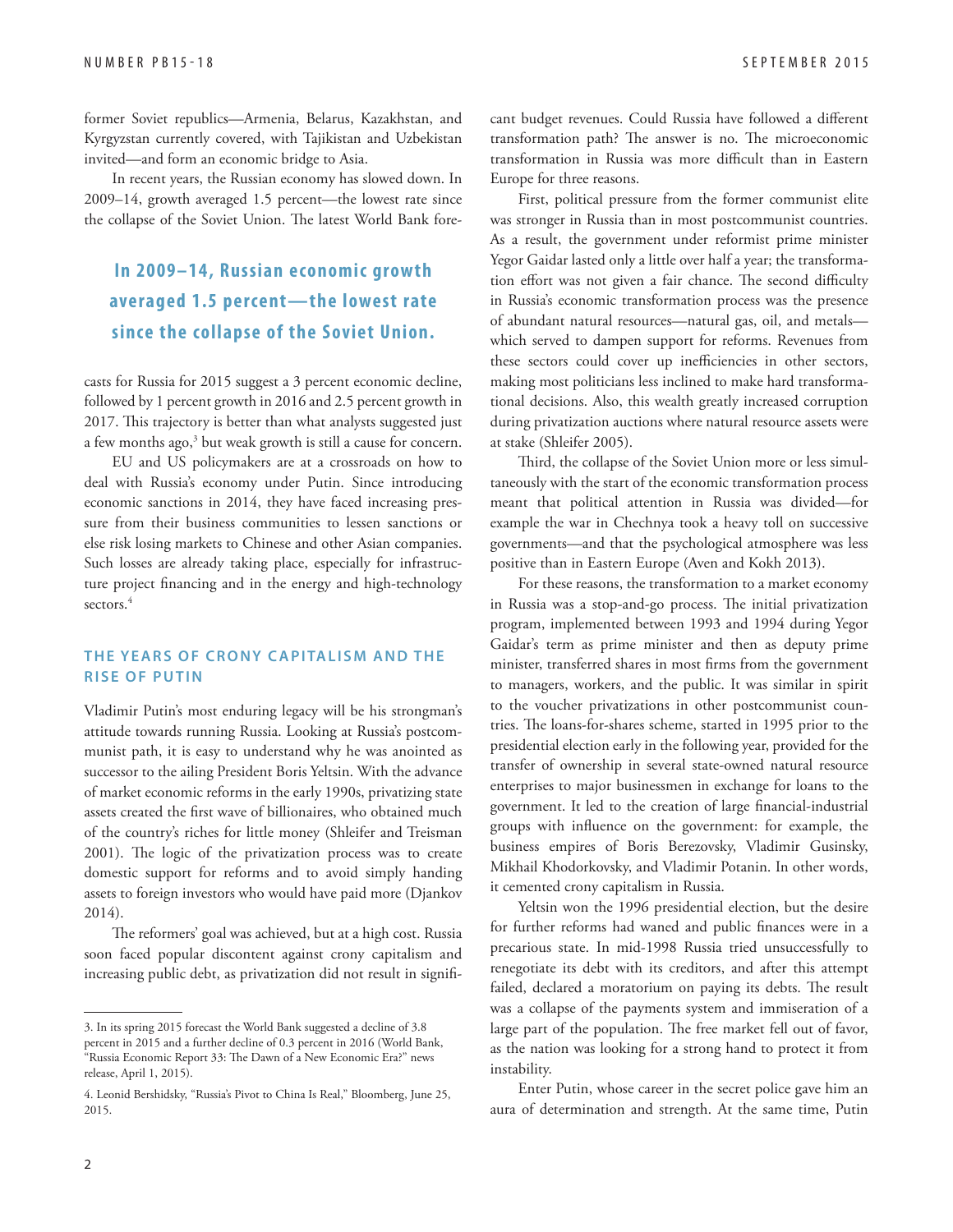boasted some liberal credentials. He described communism as "a blind alley, far away from the mainstream of civilization."5 His work in the St. Petersburg city government, working alongside reformers like Anatoly Chubais and Alexei Kudrin, gave him the support of economic liberals, who were prominent in the years of Yeltsin's presidency.

And indeed, during his first run as Russia's president, Putin pursued some liberal reforms. For example, he enacted a flat income tax of 13 percent, a reduced profits tax, and new land and legal codes. During Putin's first premiership and two presidential terms (1999–2008), fueled by these and previous reforms, real incomes in Russia rose by 250 percent, while real wages more than tripled and unemployment and poverty more than halved.

However, little changed in terms of unequal opportunity at the top of the economic ladder. A new group of billionaires—such as Gennady Timchenko, Vladimir Yakunin, Yury Kovalchuk, and Sergey Chemezov—with close personal ties to Putin emerged. They replaced the cronies close to the Yeltsin family, resulting in the exile of Boris Berezovsky and Vladimir Gusinsky; other crony capitalists such as Roman Abramovich and Arkady Rotenberg joined Putin's camp. This shift presaged the end of crony capitalism and the start of state capitalism, where the state either owned the main productive assets outright or they were held by personal friends of the president, who would put their companies at the disposal of the state in exchange for government contracts, access to easy credit through state-owned banks, and the protection of their wealth.

#### **INCREASED STATE OWNERSHIP**

The watershed moment in the reversal from crony capitalism towards increased state ownership of the Russian economy occurred when billionaire Mikhail Khodorkovsky was arrested and charged with fraud in October 2003. The government also nationalized the shares of his oil company Yukos, citing tax evasion.<sup>6</sup> This case soured investor sentiment on the security of private property (Åslund 2007). However, it boosted Putin's popularity, as the case tapped into the deep resentment towards the newly rich and the idealized memories of the Soviet Union that were prevalent among Russian citizens. It further paved the way in the next decade for a rapid increase in government ownership in the media, energy, and banking sectors, with stateowned national champions rising in other sectors, eventually dominating high technology, transportation, and machinery

and equipment.7 For example, while in 2005 the share of private commercial banks in total assets was nearly 70 percent, by 2015 it had shrunk to half that percentage (Aven 2015). The increase in state ownership made attempts at institutional reforms pointless—state-owned companies and their managers simply do not depend on courts and regulatory agencies. Their governing ministries determine their behavior and dictate their operational and financial actions.

**By mid-2015, about 55 percent of the Russian economy was in state hands, with 20 million workers directly employed by the government, equal to 28 percent of the workforce.**

After nationalizing Yukos, the Russian government started taking control of privatized companies in "strategic" sectors such as oil, aviation, construction, power generation equipment, machinery, and finance. For example, in June 2006 the government took 60 percent control of VSMPO-AVISMA, a company that produces two-thirds of the world's titanium. In 2007, United Aircraft Corporation, a company that is 51 percent government controlled, combined all Russian companies producing aircraft. In 2011, majority state-owned Sberbank bought Troika Dialog, the fastest-growing private investment bank operating in Russia.

By mid-2015, about 55 percent of the Russian economy was in state hands, with 20 million workers directly employed by the government, equal to 28 percent of the workforce (Aven 2015). This is the highest share in 20 years, after the two privatization waves in the early and mid-1990s. In comparison, 22 percent of the workforce was employed by the government in 1996. After last year's EU and US sanctions on some sectors of the Russian economy, this share is increasing, as companies and sectors that previously depended on private financing from abroad now resort to financing from state-owned banks, and in case of continued difficulties, their ownership is shifted to the government's hands. The longer the economic sanctions last, the more private businesses will be squeezed out and the higher the share of the Russian economy will be converted into state ownership.

<sup>5.</sup> David Remick, "Watching the Eclipse," *New Yorker,* August 11, 2014.

<sup>6.</sup> Khodorkovsky remained in prison for over a decade, until early 2014.

<sup>7.</sup> Yakov Pappe and Ekaterina Drankina, "How Russia Is Nationalized: The Oil Sector," *Kommersant*, September 19, 2007.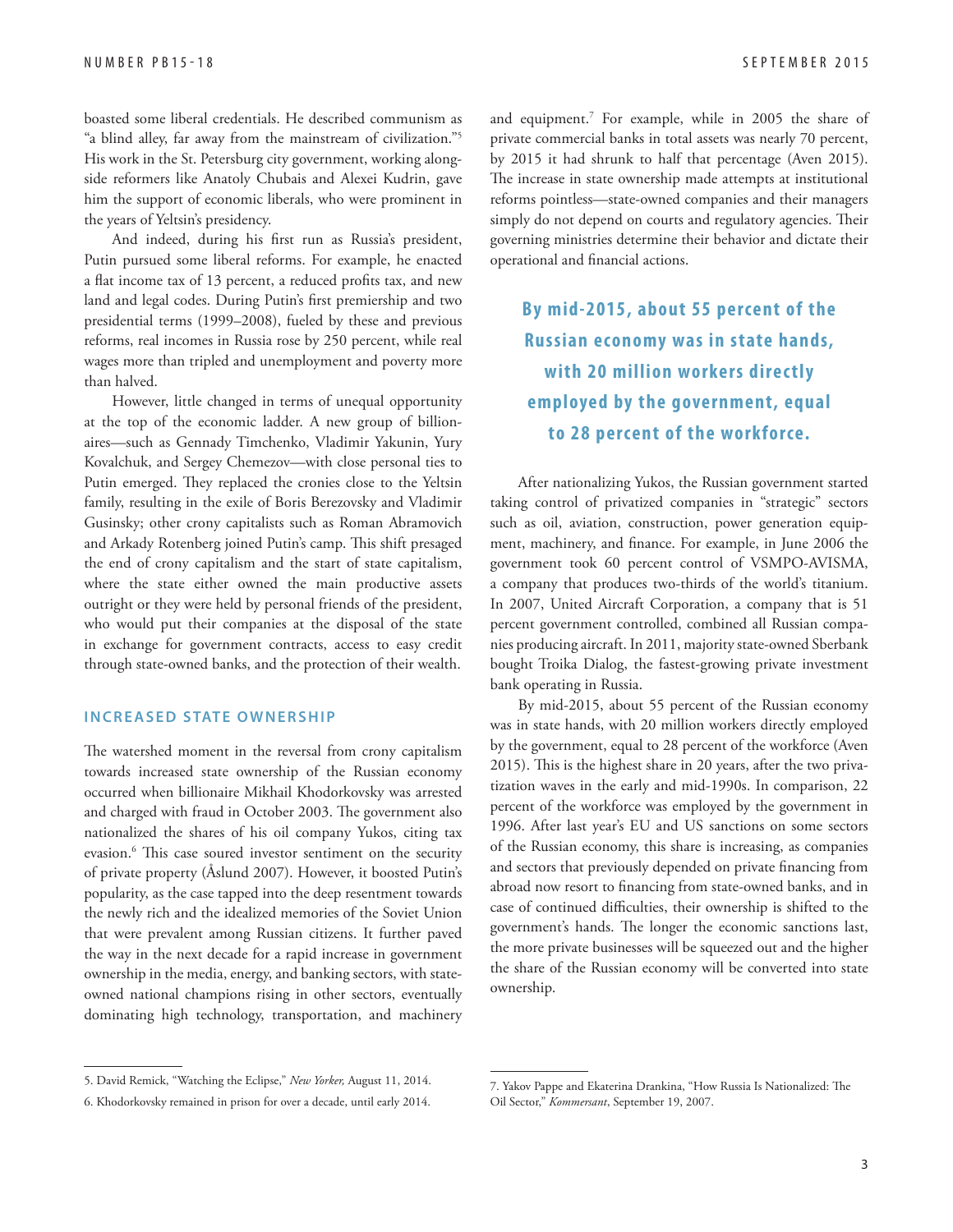#### **ENERGY AS FOREIGN POLICY**

In the past decade, European countries have become more dependent on Russian energy sources. Some European countries—like Finland, Estonia, Bulgaria, and Slovakia—depend nearly 100 percent on Russian gas supplies. Others, like Greece and the Czech Republic, receive three-quarters of their gas supplies from Russia. The dependence on Russian energy has been growing in Western Europe as well. The North Stream pipeline, constructed in 2011–12, brings gas from Russia to Germany and constitutes about 30 percent of Germany's gas supplies (Eurostat 2015). Gas from North Stream also reaches France and the Netherlands.

### **Russia's primary foreign policy aim with energy is to foster closer relations with China and Japan.**

Another example is the now cancelled South Stream pipeline, a project that aimed to bring Russian gas to Central Europe and Italy, bypassing Ukraine. This project would increase the share of Russian gas supplies to Austria and Italy considerably. As a first step, Russia undermined the rival pipeline project Nabucco by buying Turkmen gas and redirecting it to Russian pipelines.8 As a second step, in 2014 Russia's Gazprom signed bilateral contracts with governments and companies alongside the route of the pipeline and started construction. However, Gazprom refused to apply European energy legislation to the new pipeline, and in December 2014 work on the South Stream project was frozen. Recently, Slovak prime minister Robert Fico proposed a restart in some sections of the pipeline, a policy favored by the current Austrian, Bulgarian, and Serbian governments as well.

In May 2015 Russia's Gazprom announced that gas would start flowing through a new pipeline, Turkish Stream. Its initial capacity would be about 16 billion cubic meters, a quarter of the eventual full capacity. Since the announcement, Russian and Turkish energy officials have been scrambling to catch up with these lofty political intentions. There are at least three hurdles to overcome. First, Turkish officials openly say that environmental analyses could last well into 2017. Second, there is also the issue of who picks up the tab, which is calculated at \$19 billion for the seabed installation and another \$2 billion for

the land installation. Gazprom has stated it would fully cover the underwater part, yet the Russian company's main priority for the coming years is clearly the "Power of Siberia" pipeline to China, with projected costs of \$55 billion.<sup>9</sup>

Third, the projected capacity of Turkish Stream is four times larger than Turkey's current needs. The pipeline will run at a large loss if it is extended to Ankara only; hence, Russia is seeking to extend it through Greece and possibly on to Italy. In June 2015, Greek prime minister Alexis Tsipras signed an agreement with Putin to extend Turkish Stream through Greece.

Russia's primary foreign policy aim with energy, however, is to foster closer relations with China and Japan and overall reorient Russia towards Asia. One example is the Power of Siberia gas pipeline project, signed in May 2014 between Russia and China. Construction was launched in Yakutsk by Putin and Chinese deputy premier minister Zhang Gaoli. The construction of the underwater pipeline from Vladivostok to China has already started. The Power of Siberia project aims to shift the economy of Eastern Russia towards Asia and lead to less dependence on Europe as a strategic ally.

#### **LACK OF STRUCTURAL REFORMS**

In April 2015, Russian finance minister Anton Siluanov announced that without a major pension reform, next year's budget would be in jeopardy. Shortly afterwards, Putin's press secretary Dmitry Peskov said that nothing of the sort would take place.<sup>10</sup>

The topic of pension reform has come up so often in the last decade in Russia that even informed readers may think such a reform has already taken place. Not so. In 2004, a large working group developed a detailed reform plan, which was lauded by international institutions and local experts. The government also made positive noises, implying that the plan would be adopted very soon. Ten years later, Russians are still waiting. The wait is also on for reforms in health care, the decentralization of fiscal powers, the judicial system, and public procurement policies.

For any significant structural reform to occur, three conditions need to be in place. First, the country has to be experiencing some fiscal or social difficulties, so that unpopular reforms can take center stage. Second, reforms typically happen early in a government's term. Unpopular decisions are unlikely to be taken shortly before elections. And third, the government needs to have professed reformers.

<sup>8.</sup> Nabucco was an attempt to reduce dependence on Russian gas by directly tapping gas fields in Central Asia and bringing this energy to Europe through a new pipeline across Eastern and Southern Europe. In 2013, however, the project was canceled because insufficient quantities of gas were dedicated to it.

<sup>9.</sup> Szilvia Batkov, "'Power of Siberia': Russia's Rising Eastern Gas Empire?" *EurAktiv*, February 16, 2015.

<sup>10.</sup> TASS, "Kremlin Reminds Retirement Age Issue to Be Examined Thoroughly," April 14, 2015, http://tass.ru/en/economy/789350 (accessed September 15, 2015).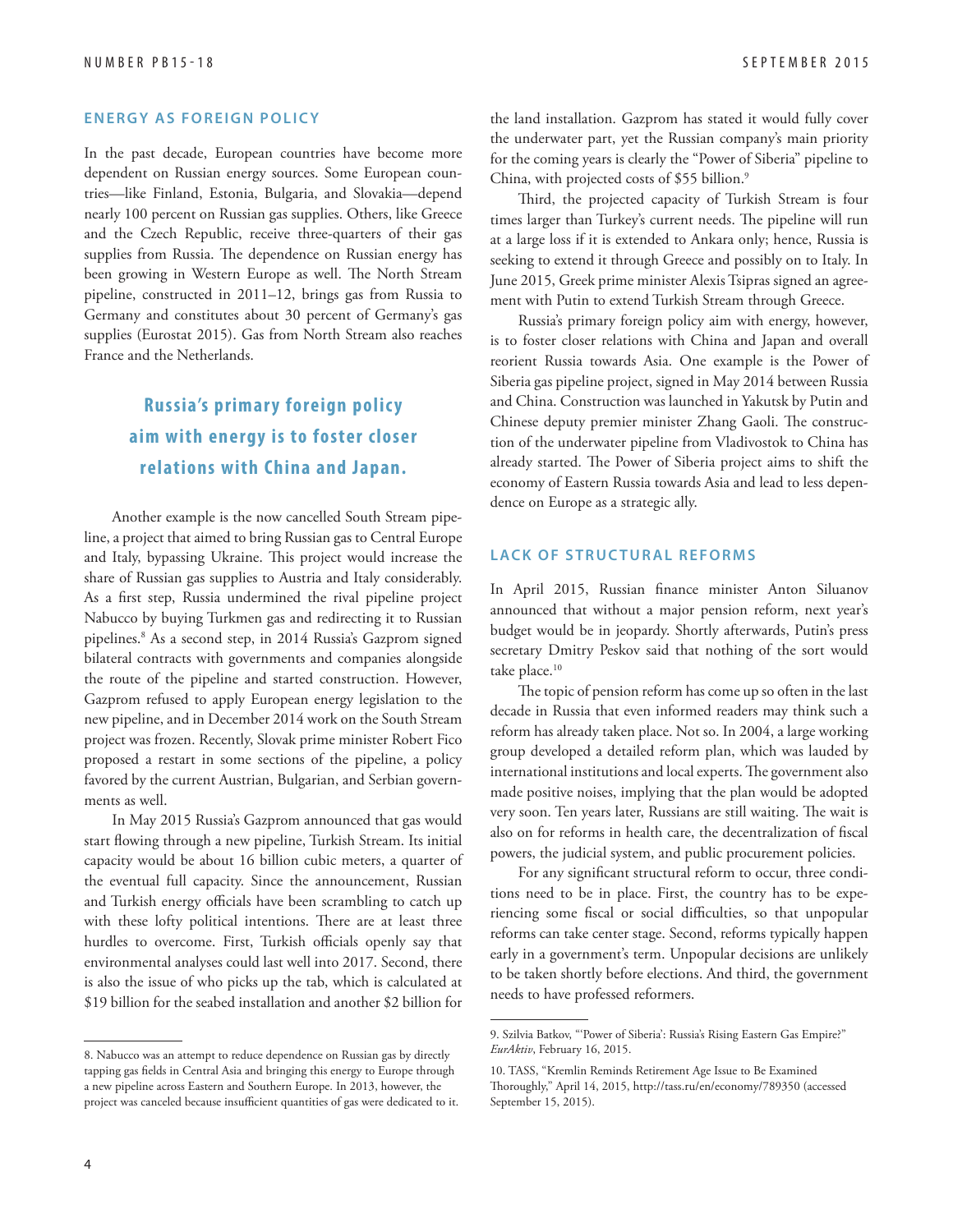

**Figure 1 Annual GDP growth, by 5-years intervals, 1990–2014**

Source: World Bank, available at http://data.worldbank.org/indicator/NY.GDP.MKTP.KD

Russia satisfies the first two conditions—the economy is in recession, thanks to sanctions, last December's currency devaluation, and the rise of monopolies. The next elections are over two years away, but who the next president will be is hardly in doubt. So there is time to implement reforms. What is needed are reformers—a rare breed in Russian politics and government, not seen for at least a decade.

The question is why Russia no longer has reformers. The answer is that in the absence of political competition, there is no incentive to implement unpopular reforms. Reformers are elected to implement structural transformations in the economy in hard times, when politics as usual have shown their impotence. But if reformers cannot win elections, as has been shown repeatedly in Russia, then the desire to be a reformer is not present either. Combined with Putin's populist stance after 2003, needed sectoral and structural reforms have simply been shelved.

The main supporter of reviving structural reforms is former finance minister Alexei Kudrin, Putin's one-time colleague in St. Petersburg's municipal administration. Even Kudrin recognizes, however, that in the absence of political competition in Russia, it is unlikely that structural reforms can take place.<sup>11</sup>

However, the last five years have witnessed a significant slowdown in Russian economic growth (figure 1). The OECD growth forecast for this year is a decline of 3 percent, followed by a modest growth of about 1 percent in 2016 (OECD 2015). The World Bank projects an economic contraction by 2.7 percent in 2015, before reaching 0.7 percent growth in 2016, and 2.5 percent in  $2017$ .<sup>12</sup> Sources of further growth are difficult to discern. Decentralizing economic policy may be the most promising path, yet it would likely require yielding some political autonomy to administrative regions, something Putin is not prepared to give. The pivot to Asia, and in particular China, may increase economic opportunities in Russia's Far East, but these may come only with significant infrastructure investment. The most likely economic scenario is a prolonged period of stagnant growth.

#### **RISING SHARE OF EX TREME WEALTH**

Since the start of Putin's term in power, the share of extreme wealth in the private sector has been steadily increasing. This is in part because nationalizing some strategic assets has made

<sup>11.</sup> Olga Kuvshinova and Philip Sterkin, "Kudrin Presents a Reform Program to the Russian Upper House," *Vedomosti*, June 3, 2015.

<sup>12.</sup> World Bank, "World Bank Revises Its Growth Projections for Russia for 2015 and 2016," news release, June 1, 2015.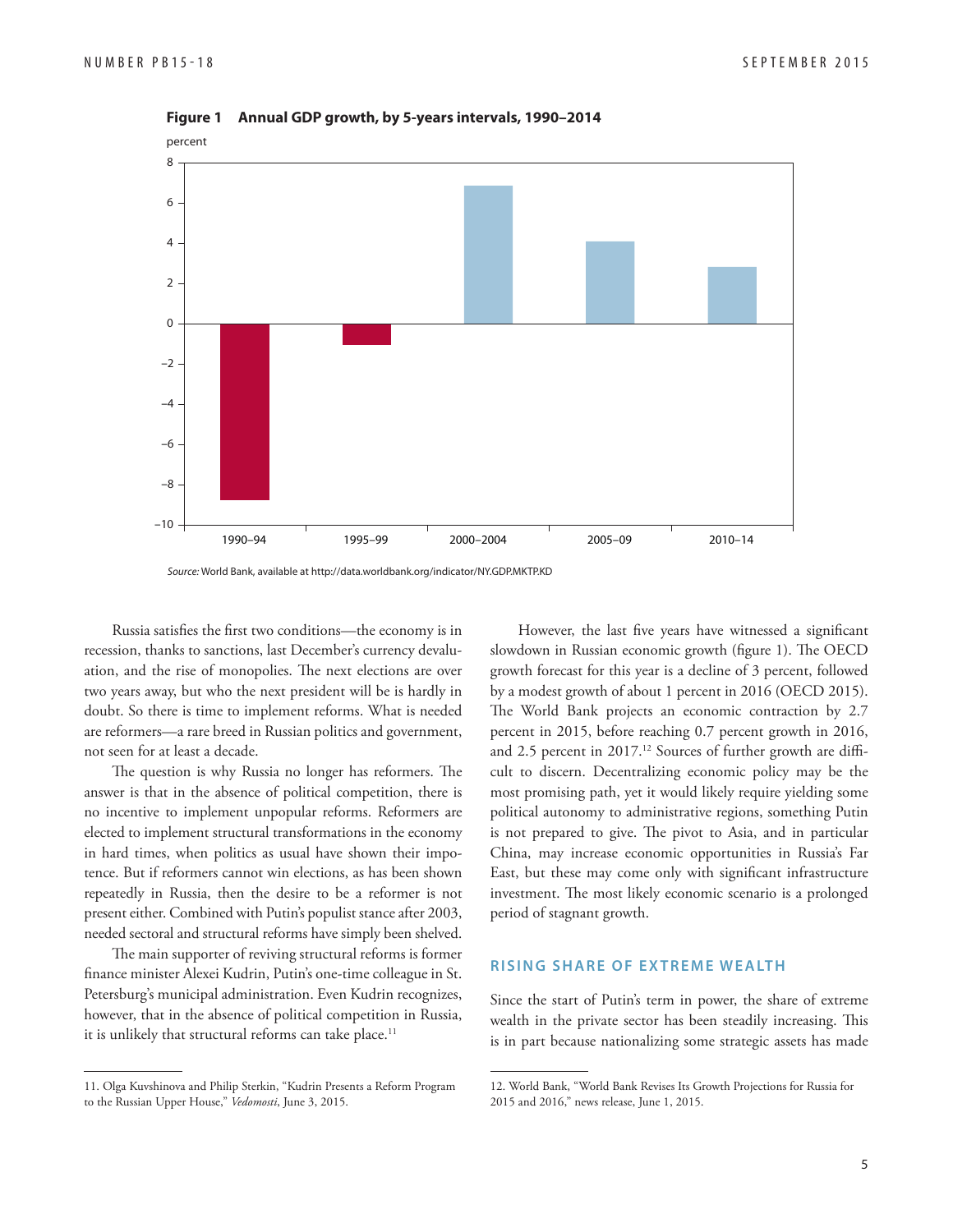their private owners rich—for example, the owners of Troika Dialog and oil company TNK-BP became billionaires overnight. Rising commodities prices in the past decade have also converted ownership of such assets into vast fortunes. Finally, two dozen businessmen with close connections to Putin made fortunes by winning infrastructure projects.

There are more billionaires residing in Moscow than in any other city in the world (Freund 2015). Recent economic sanctions on Russian financial institutions and some sectors of the economy have reduced this number—many Russian billionaires have shifted their domiciles to Tel Aviv, London, or Zurich and have transferred their money abroad. Economic sanctions are, however, a reason for the rising share of extreme wealth in Russia. When the ruble was substantially devalued in December 2014, the super rich could afford to shift their assets into foreign currency so that many of their assets did not decline in value.

Closeness to Putin substitutes for the rule of law that usually protects private property in mature democracies. Such protection is mercurial, however. On occasion, billionaires fall out of favor and their assets are up for grabs. For example, the owner of conglomerate Sistema, Vladimir Yevtushenkov, lost two-thirds of his \$8 billion fortune in November 2014 on charges of securities fraud. Such cases encourage other billionaires to settle abroad, reminiscent of the outflow of the super rich experienced at the beginning of Putin's term.

#### **Assertive Foreign Policy**

Putin's assertive foreign policy towards Ukraine has brought about heavy economic sanctions on Russia's financial and energy sectors and on sectors or companies perceived to be military related or belonging to close friends of the president. These sanctions, implemented in two steps in 2014, also have significant indirect negative effects. In particular, they have effectively dried up fresh capital in the Russian economy. Large state-owned companies or companies with close ties to politicians have managed to substitute private for state financing, in the form of access to state-owned banks or special importsubstitution schemes promoted by some Russian ministries. Private businesses without political ties, on the other hand, have experienced severe financing constraints. The subsequent ruble devaluation has exacerbated the credit crunch as interest rates spiked in early 2015 to over 20 to 25 percent for business loans. These effects point in one direction: prolonged economic stagnation.

In response to Western sanctions, Russia has barred certain agricultural products from the European Union and the United States. The selection of these trade barriers suggests a careful calculation: Trade losses fall disproportionately on small Baltic and East European economies. Sanctions on items that might have had a bigger impact on the European Union, such as cars or luxury products, were avoided—perhaps for fear of further alienating Germany, Italy, and France, Putin's supporters in the past. These reciprocal sanctions have mainly increased consumer inflation—expected to surpass 15 percent for 2015, according to the Russian Ministry of Finance.

Reciprocal sanctions have affected other consumption items as well, particularly tourism. For example, in the first half of 2015 the number of Russians traveling abroad fell 37 percent relative to a year earlier, according to the Russian Federal State Statistics Service. Fewer Russians went skiing in Europe: Russian tourism dropped by 27 percent to Austria, by 52 percent to Finland, and by 43 percent to France. Early summer vacation sign-ups also showed a significant decline in tourism to Thailand, Bulgaria, Greece, Spain, the United Arab Emirates, and other beach destinations. As another example, about one third fewer new cars have been sold so far this year relative to 2014.13

Perhaps most worrisome, economic sanctions and the subsequent devaluation of the ruble have made investing in technology from abroad more expensive—nearly 60 percent more relative to the pre-sanctions period. Also, the Russian government is reducing public investment in infrastructure in an attempt to cut overall expenditures by about 10 percent. This cutback will dampen growth because returns on infrastructure investment are higher than on any other public expenditures. In the absence of significant private or public investment, the Russian economy may continue to stagnate for years to come. Still, the negative effects of the economic sanctions are accruing primarily to private businesses. In some sectors, state ownership is rapidly expanding at the expense of private initiative. This is hardly what the West meant to achieve with economic sanctions.

Another of Putin's attempts at assertive foreign policy is the creation of the Eurasian Economic Union, which went into effect January 1, 2015, and includes Armenia, Belarus, Kazakhstan, Kyrgyzstan (since May 2015), and Russia. In effect, the Eurasian Economic Union serves a dual purpose—it advances Putin's imperial ambitions across the former Soviet Union and also serves as a bridge towards economic cooperation with Asia. During the past year, economic union has been increasingly used to substitute American and European financing for Russian companies with financing from China.

<sup>13.</sup> Jan Tsinoeva, "Hyundai-Kia Has Gone against the Market," *Kommersant*, August 28, 2015.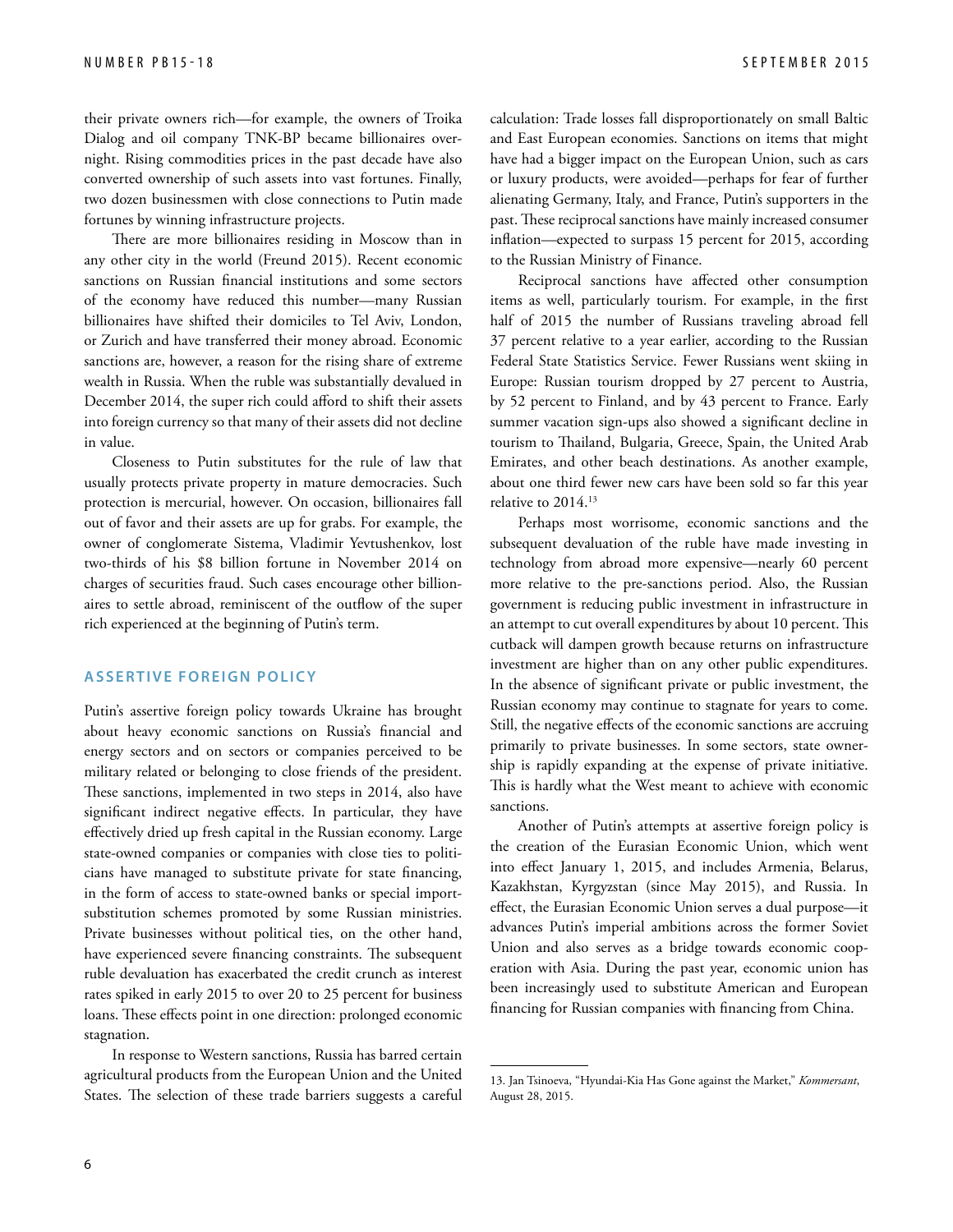

#### **Figure 2 The Eurasian Economic Union, September 2015**

**Mambers Potential members** 

With a total population of almost 200 million people and a GDP of over \$4 trillion at purchasing power parity, the Eurasian Economic Union is a significant economic zone, which soon may also comprise Tajikistan and perhaps Uzbekistan (figure 2). Turkmenistan has declined the invitation to join. The Eurasian Economic Union allows for free movement of workers and a single market for construction, retail, and tourism. The union has created a court in Minsk, Belarus; the Eurasian Development Bank in Astana, Kazakhstan; and has opened offices in Astana, Minsk, Bishkek in Kyrgyzstan, and Yerevan in Armenia. It will extend its single market to 40 other sectors, with pharmaceuticals next in line for 2016. So far, the union has been a success, moderately increasing trade flows among the participating countries, and bringing some trade facilitation reforms to the policy agenda, reforms that have failed in the individual member countries before.

Putin has also used the Eurasian Economic Union as a tool to increase trade with East Asia. In 2014, the union commenced talks for official trade cooperation with the Association of Southeast Asian Nations (ASEAN). Recently, it signed a free trade agreement with Vietnam. The Eurasian Economic Union

is similarly active in China's "New Silk Road" project, with a number of infrastructure investments linking China to Europe through member countries signed or under way. For example, China is investing \$5.8 billion in the construction of the Moscow-Kazan high-speed railway and another \$8.2 billion on infrastructure projects in Kazakhstan. As part of the Eurasian Economic Union agreement with China, Sberbank—Russia's biggest lender—signed a facility agreement with the China Development Bank in the amount of \$1 billion.<sup>14</sup>

#### **CONCLUSIONS**

In the 15 years of Vladimir Putin's rule, the Russian economy has reverted to state ownership of key industries like finance, energy, and the media. Other industries—such as construction, transportation, and high technology—have fallen into the hands of business people close to the president. Overall, there

<sup>14.</sup> Alexander Gabuev, "The Eurasian Silk Road Union: The Path towards Russo-Chinese Consensus?" Carnegie Moscow Center, June 8, 2015.